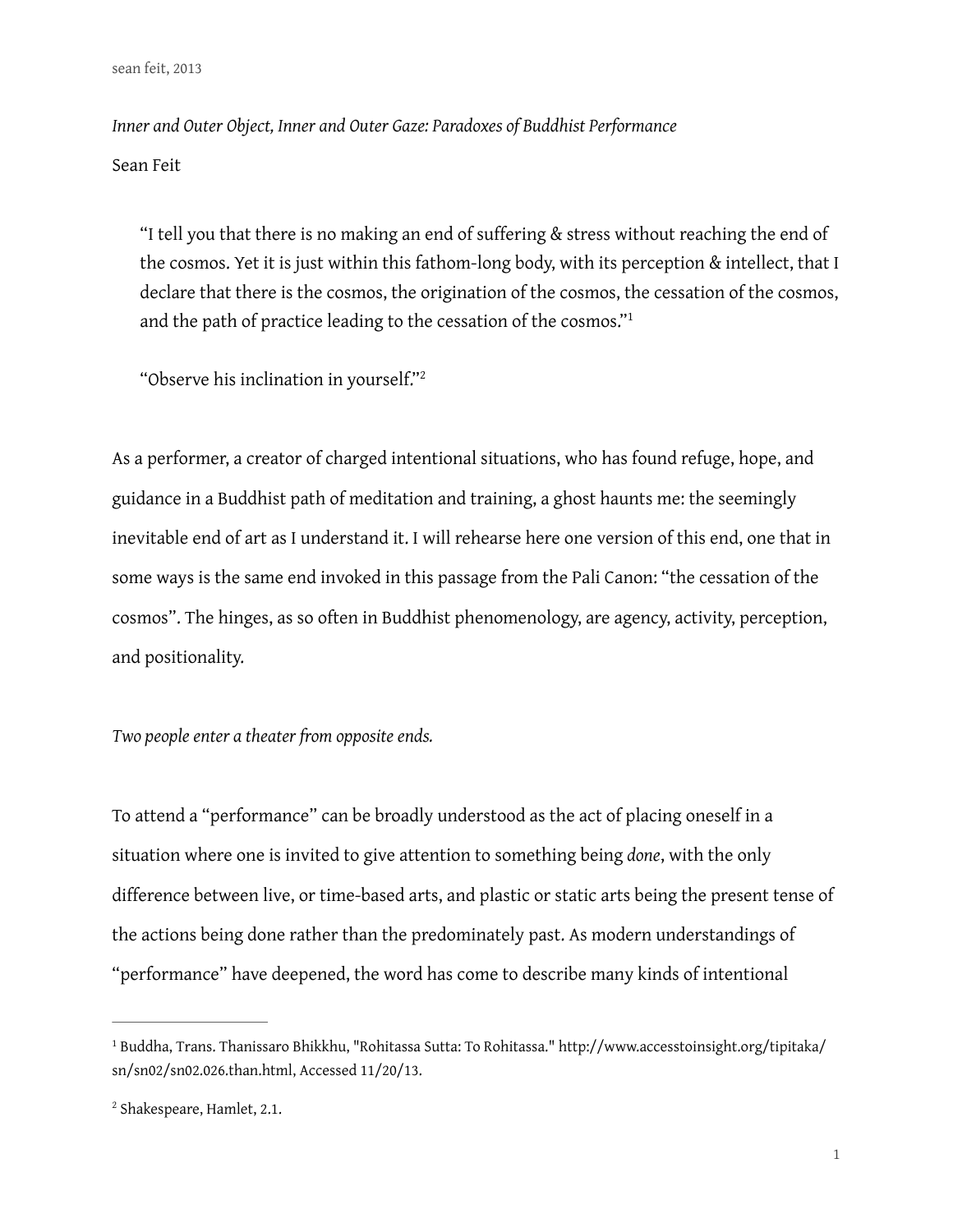sean feit, 2013

action, with people performing gender, race, class, or any public activity in addition to traditionally craft, ritual, or aesthetically-oriented actions. Still, all of it can be understood as *doing.* That doing is apparent to any bodies within range as information arises through the physical senses (largely seeing and hearing, but performances have of course been crafted to stimulate all five physical senses). When we take in any sensory information, thoughts and feelings arise, so the "mind" -- which I'll use to refer to the organ of thought and feeling -- is also engaged in the process, particularly in its responsive function, but the locus of the material being witnessed is conventionally considered to be "external" to the body of the audience member. Audience member X attends to the actions of performer Y, is percipient of sensory stimuli, and experiences "internal" thoughts and feelings as a result. This delineation of "internal" and "external", or "inner" and "outer", in relation to sensory information is impossible to sustain in philosophical argument -- the 1st century Buddhist philosopher Nāgārjuna slam dunks the rebuttal in his *Root Verses of the Middle Way* -- but as consensus 3 reality it is necessary in an inquiry into the relationship of meditation to performance.

If the heart of performance activity is to *do* and be witnessed *doing*, a fundamental stance of both roles in the performance equation is to attend to that which is *external* to oneself. The audience member is invited to attend to that which is external, engaging with sights, sounds, and other sensations mostly not originating in their own body and intentions. And the performer attends outside if she manipulates her own body and/or other physical materials while also considering in any way her actions from the position of an observer who is not herself. If a performer is crafting her actions in order to sculpt the sensory experience of the witness, we can say that she is attending to the outer, *even if her attention is on herself*. Here's how Zeami, the founder of Nō theater, describes what we might call "outer gaze":

Mark Siderits and Shōryū Katsura, *Nāgārjuna's Middle Way: Mūlamadhyamakakārikā* (Boston: Wisdom, 2013). <sup>3</sup>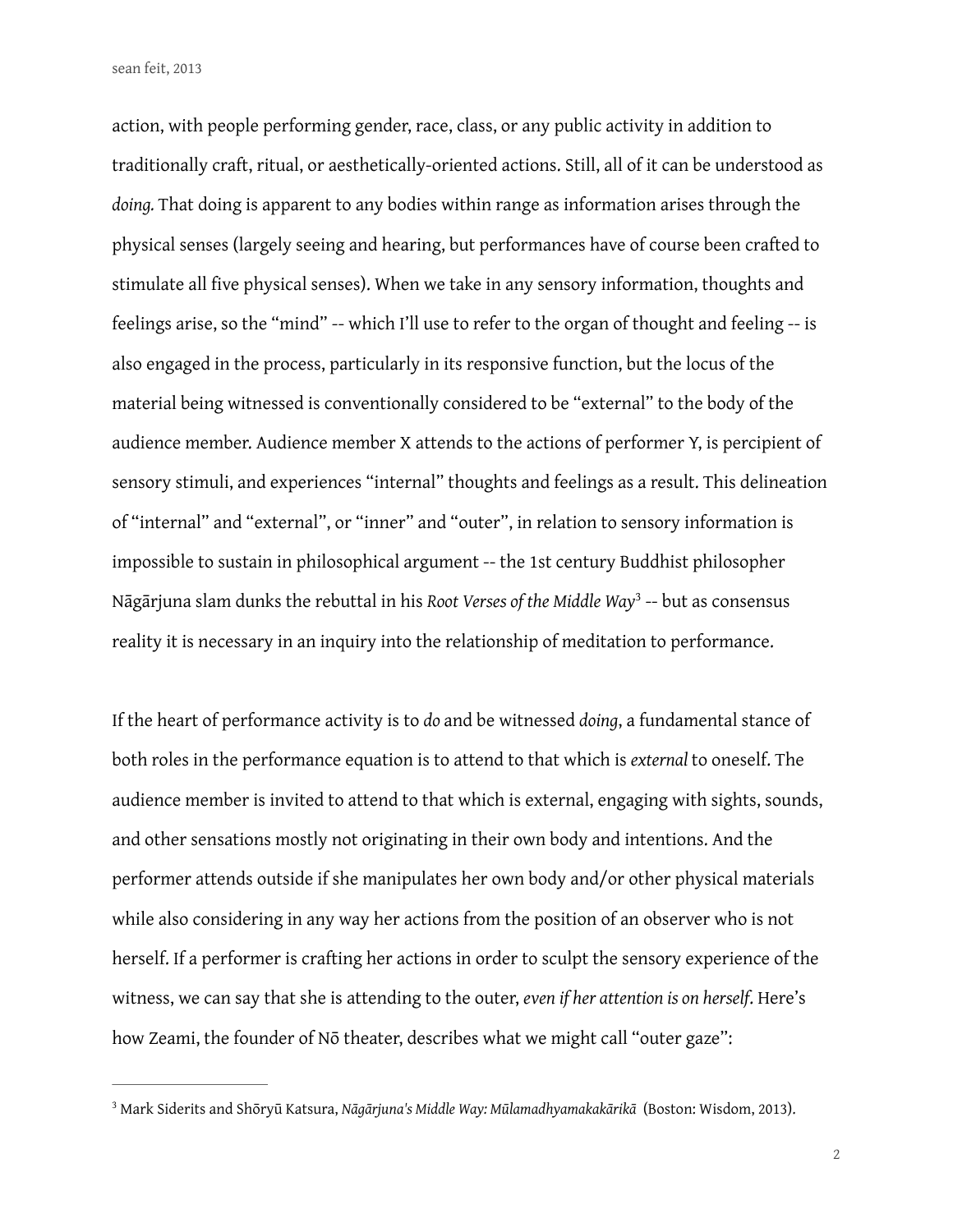"[One's] outward behavior as seen by a spectator is 'the objective view' of oneself. Hence, what [someone] sees [of himself] through his own eyes is his '[subjective] view'. It is not the [same] view[point] as the objective view. To see [oneself] from the view[point] of the objective view is in efect [to adopt] a view[point] that is mentally the same as that of the spectator. At such a moment, [the actor] can discern the stage figure that he is creating." $4$ 

Zeami encourages the Nō actor to see himself as *he imagines* the audience sees him, calling this gaze "objective". The practice seems to be to construct mentally an external witness to your own dancing body, then imaginatively inhabit that witness in order to see -- and Zeami's intent is clearly visual here -- the body. How diferent is this visual-imaginative somatic sense from proprioception: knowing (by implication from the inside, not through external feedback like mirrors) the body's position in space, or being absorbed in physical sensation? All of these are ways we observe the body, but proprioception and sensation are internal gazes, where Zeami's "objective" gaze *sees* itself as external. Imagination, of course, is a mental factor, and as such is thought, the quintessential internal phenomenon, but because the thought is directed toward the body as a material object, and necessarily situates the seer away from the body, it performs as external. The performer becomes audience, whose paradigmatic role in the theater is to observe the other, to objectify. If observation of one's own body places one in the audience role, what of observation of one's thoughts and feelings? Where does the witness sit for *these* dances? The search for the seat of the witness is at the heart of the Buddhist path, and a core aspect of that search is the reframing of sensory activity, the very substance of performance.

"Monks, I will teach you the All. Listen & pay close attention. I will speak." "As you say, lord," the monks responded.

Zeami, "Kakyo: A Mirror of the Flower. Part One.," *Monumenta Nipponica* 37, no. 3 (1982): 372. <sup>4</sup>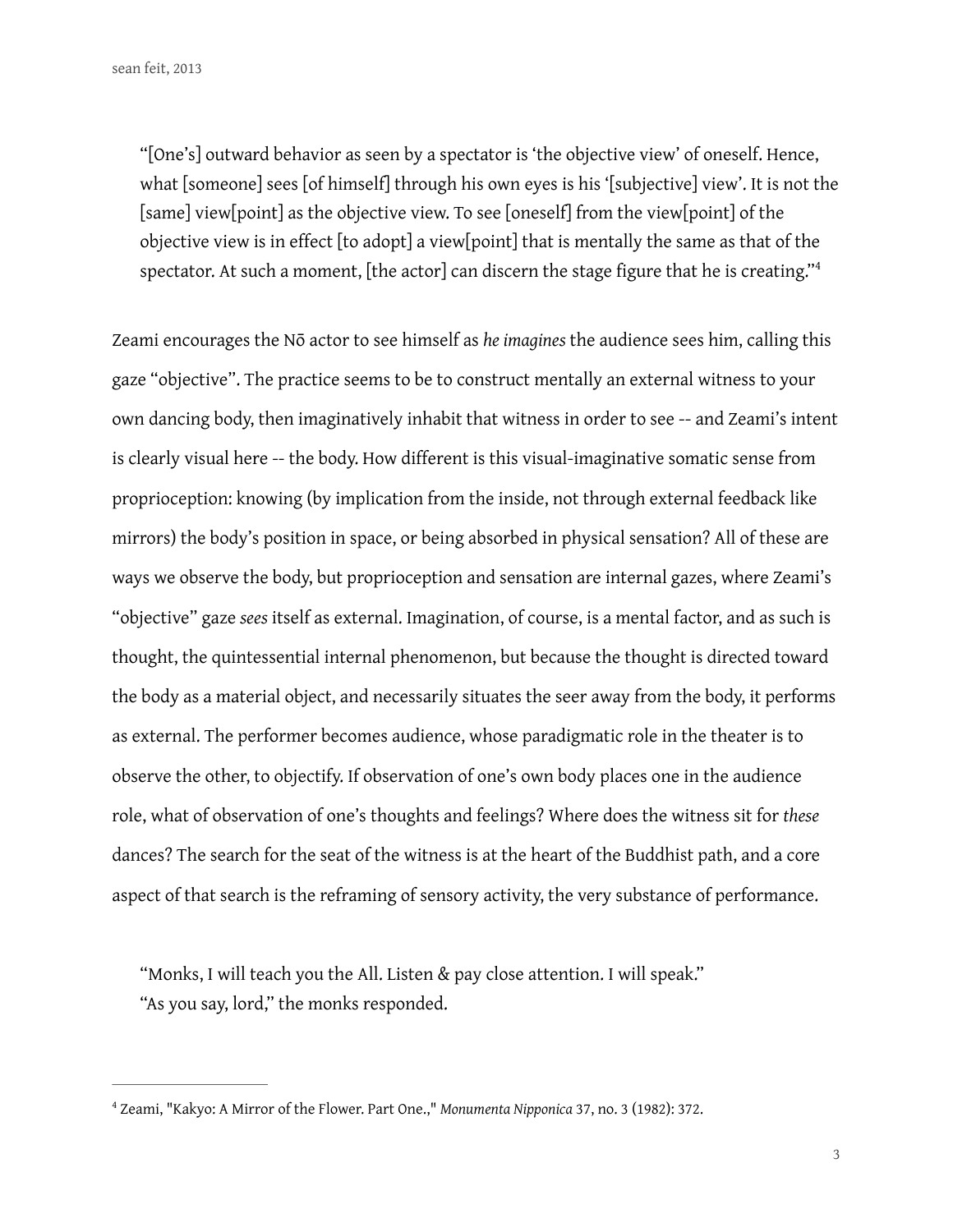The Blessed One said, "What is the All? Simply the eye & forms, ear & sounds, nose & aromas, tongue & flavors, body & tactile sensations, intellect & ideas. This, monks, is called the All. Anyone who would say, 'Repudiating this All, I will describe another,' if questioned on what exactly might be the grounds for his statement, would be unable to explain, and furthermore, would be put to grief. Why? Because it lies beyond range."<sup>5</sup>

The Buddha, in this short *sutta* (discourse) from the Pali Canon, asserts an ontological finality: that the senses and their objects comprise "All" of reality. In doing this, the text confates a view of nature (ontology) with a description of direct experience (phenomenology). Taken as a view, it implies that the objects listed exist: the eye & [visible] forms, etc., and states unequivocally that nothing *else* exists. This analysis depends on a crucial step taken by the authors of the Pali Canon (the core body of originally oral texts that the Theravada school of Buddhism considers authentic), which is to consider the mind and its objects to be the same *kind* of things as the physical senses and their objects. The Buddhist understanding is that the mind is a "sense door", and its objects -- thoughts, emotions, and states of mind -- are no more coming from or belonging to "me" than any other more clearly external sense object, like a table across the room, my lover's body, or Kenneth Branagh playing Hamlet, about none of which do I make the mistake of thinking "this is me". A traditional Buddhist argument for the not-self nature of seemingly subjective experiences like thoughts and feelings is that if they *were* the self or *belonged to* the self, they would be *under the control of* the self. Our inability to reliably direct either the body or the thinking mind is given as proof that neither should be considered "me" or "mine". To discover for oneself if this is true, one is directed to practice, which consists primarily of cultivating calm, focused attention and directing it to sensory experience moment to moment. Is this kind of attention -- open awareness, or "mindfulness" (Pali: *sati*) of sense experience -- an inward or an outward gaze? Here's a famous

 $5$  Buddha, Trans. Thanissaro Bhikkhu, "Sabba Sutta: The All (SN 35.23)." Access to Insight. http:// www.accesstoinsight.org/tipitaka/sn/sn35/sn35.023.than.html, Accessed May 12, 2012.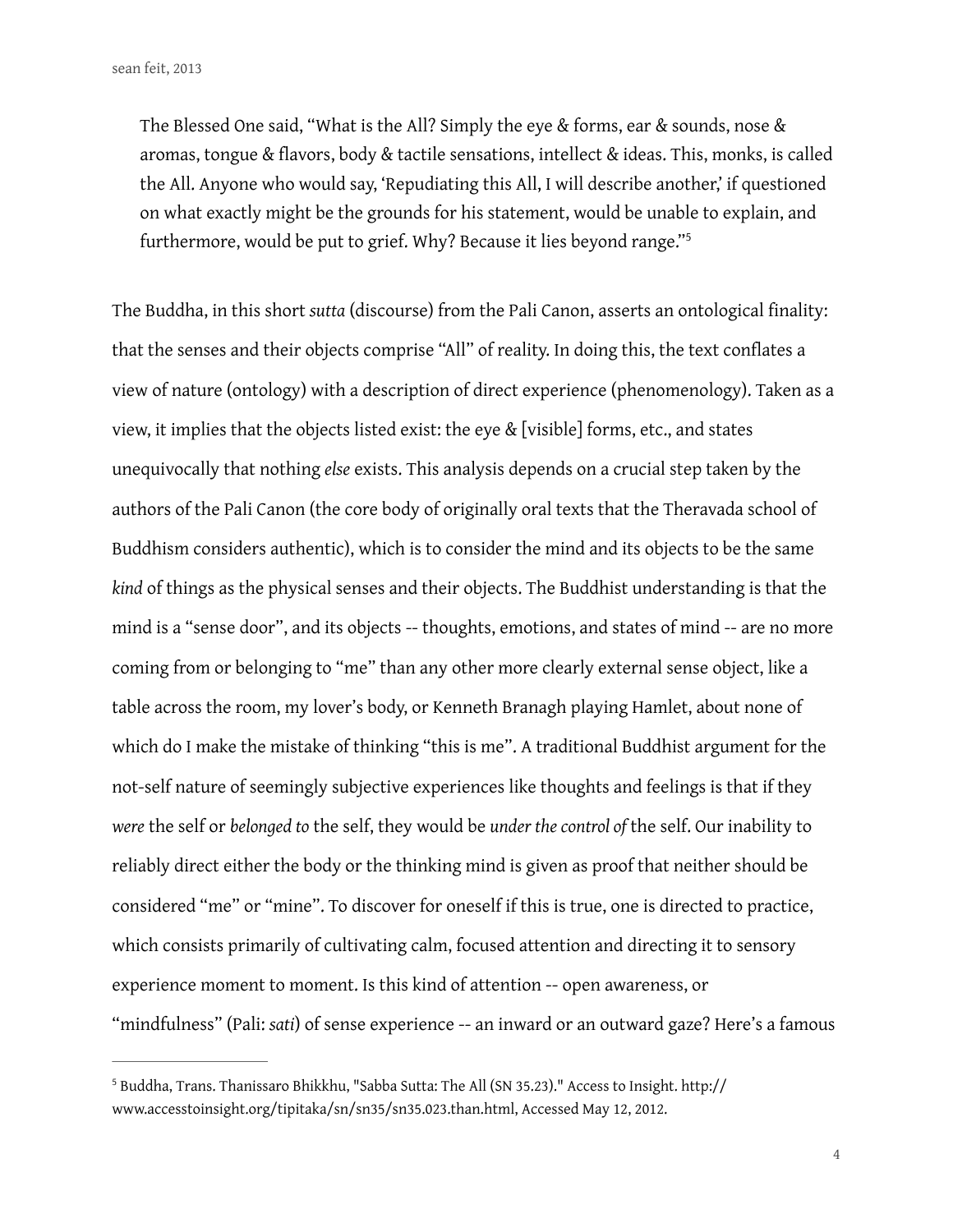version of this practice, pared down to essentials for a wanderer who was in a hurry and wouldn't anyway live long. In it, the Buddha is instructing an ascetic named Bahiya.

"Herein, Bahiya, you should train yourself thus: 'In the seen will be merely what is seen; in the heard will be merely what is heard; in the sensed will be merely what is sensed; in the cognized will be merely what is cognized.' In this way you should train yourself, Bahiya.

"When, Bahiya, for you in the seen is merely what is seen... in the cognized is merely what is cognized, then, Bahiya, you will not be 'with that.' When, Bahiya, you are not 'with that,' then, Bahiya, you will not be 'in that.' When, Bahiya, you are not 'in that,' then, Bahiya, you will be neither here nor beyond nor in between the two. Just this is the end of suffering."<sup>6</sup>

"Merely" refers to the focused quality of the attention, in which cognitive analysis and proliferation of thought is suppressed in favor of as simple as possible an engagement with the objects. "Merely what is seen... heard... sensed... cognized." At first hearing, it is a directive toward an outer gaze. "To the things themselves."<sup>7</sup> As if the objects of the senses are a performance, and "you" are the audience. And what are we to fnd in this play, in these objects? "Merely" themselves, which fies awfully close to sense objects being Ideals. If this is indeed a phenomenology parallel, as it seems to be, we might perform Husserl's *eidetic reduction* and look for the "essential natures or essences of the objects and acts of consciousness"<sup>8</sup>, but the Buddha doesn't go there. Essential natures isn't generally his thing, at least as he's portrayed in the Pali Canon. He describes not an essence but a position. This position is a non-position, because there's no thing that can be found to be in any particular place. "The All" already announced that there's only six things ever happening, and here

<sup>&</sup>lt;sup>6</sup> Buddha, Trans. John D. Ireland, "Bahiya Sutta: About Bahiya (Udana 1.10)." Access to Insight. http:// www.accesstoinsight.org/tipitaka/kn/ud/ud.1.10.irel.html, Accessed May 9, 2012.

<sup>&</sup>lt;sup>7</sup> Husserl's famous phenomenological charge.

<sup>&</sup>lt;sup>8</sup> Joel Smith, "Phenomenology," Internet Encyclopedia of Phenomenology, http://www.iep.utm.edu/phenom/.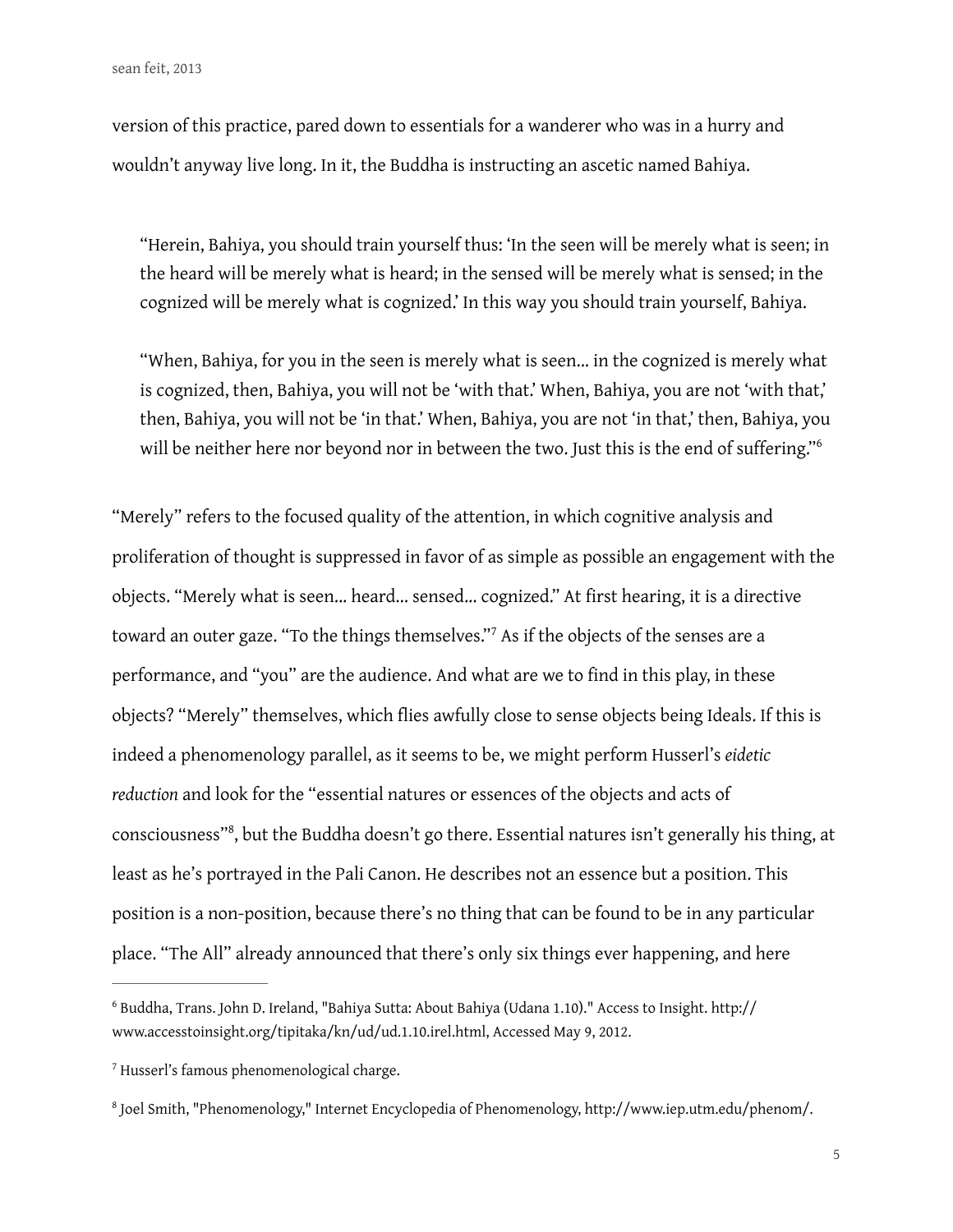sean feit, 2013

they're lumped into four: seeing, hearing, sensing, and cognizing, with the instruction to just let them be. Not even to observe them. To do so would create an observer. An audience. But an audience would be something outside the six senses, and there's no place for a witness or self in the All. What happens now? You are "not 'in that'... 'with that'... neither here nor beyond nor in between". There are no seats in the theater, and no standing room. All the world's a stage, and all the men and women players -- but where's the audience? Not 'with that'. What shift could cause such a cessation of positionality? The observer is unseated from his place in the head, but the object is not reifed as either the self or an independent Ideal, since that would posit something more fundamental than "just what is seen". The object is seen to simply exist. Where can the observer, the seeker, the equanimous phenomenologist stand if not in the body, the reifed object, or between? And then what's left of "art"?

"On an empty stage a single performer is facing the vacant rows of an absent audience: to whom to talk to, who would possibly listen, act, react? YOU/ME/WE. The doors remain closed, the performer will not allow any audience to enter. The experience of listening to one's own blood, breath, and imagining one's own gestures: how do I look like? Reading some lines out aloud. Installing basics such as light, screen, spacing of the stage, sounds, some props. Moving into the space of the audience.

"Performance FOR NO audience, the third staging of *Ongoing propositions under diferent conditions*, consists of a physical space for performance on stage and an online space for writing. The rehearsal takes place as the very moment at which these diferent spaces coincide and their determinant conditions tend to collapse. Fortunate in time their reciprocal suspension might allow for another space of playing to appear."<sup>9</sup>

Buddhist praxis suggests that attending to the process of sensing, or to the sense objects themselves, is the path to a non-positionality so radical that it ends the cosmos. And that this

Achim Lengerer and Sönke Hallmann, *Ongoing propositions under diferent conditions: Performance FOR NO audience.,* <sup>9</sup> 2008. http://automatist.net/deptofreading/wiki/pmwiki.php/PerformanceFORNOAudience.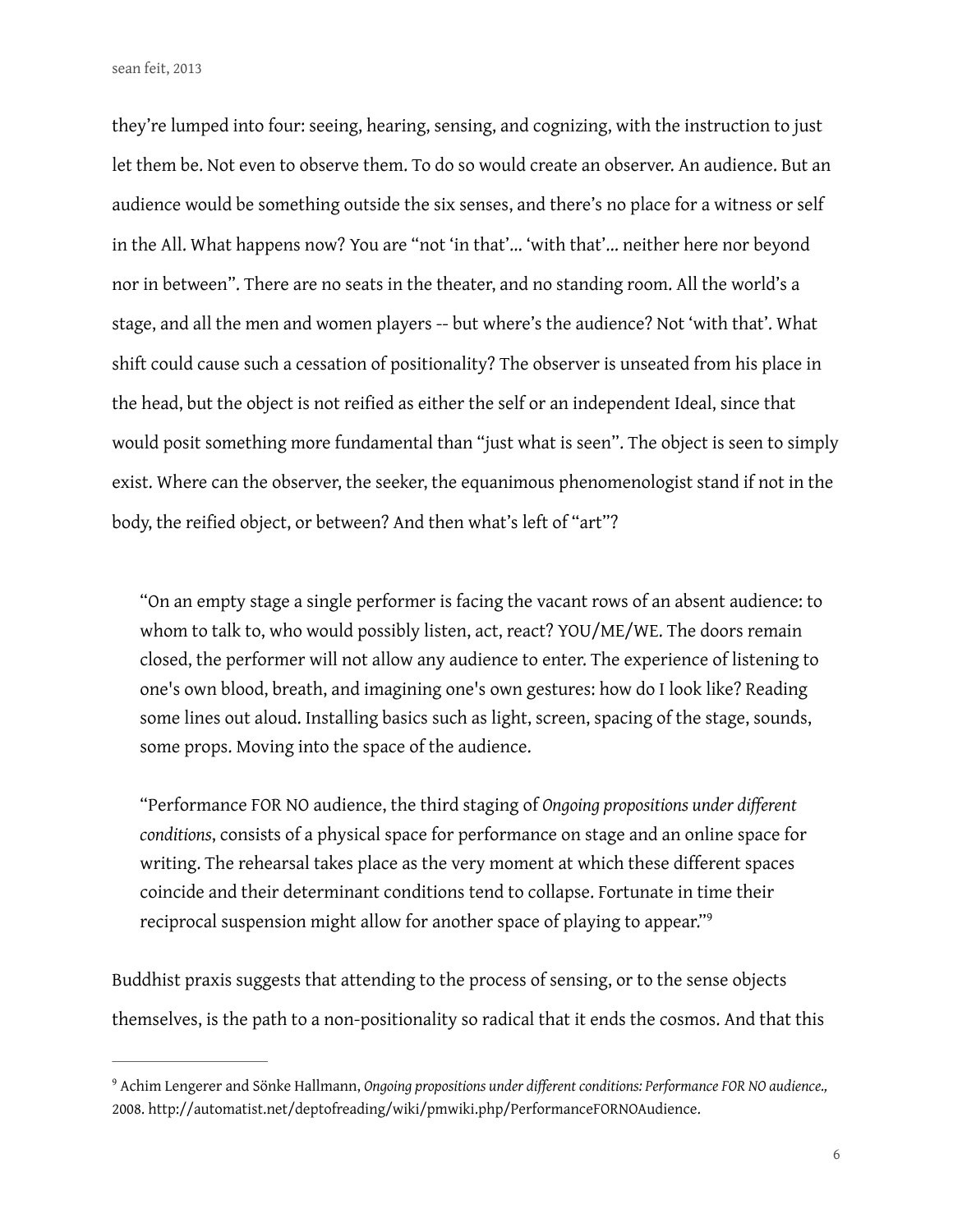end happens *in the body* -- that looking elsewhere than the body is not necessary or even possible -- but that a witness position still cannot be found, either inside or outside the body. *Nothing* can be found outside the body, since where would one find any of the six aspects of the All except in the body. Observing a sight, I let the sight be. It wasn't myself anyway. But I see. And understand the activity called "seeing". The end of the cosmos happens as a result of understanding seeing (and hearing, sensing, cognizing). Not *doing*. This non-position nondoing leaves aesthetic activity ungrounded, vulnerable to dissolution as its suppositions and identities dissolve. Signifying nothing. Why make anything, again? This is the ghost.

But dissolving doesn't actually signify the end. You are not 'in that' or 'with that', but you also are not *not*. After all, Bahiya was there, listening to the teaching by the Buddha, and he practiced it. The *sutta* says "you should train yourself thus". Non-positionality is a *practice*, not a *reality* (ie: also not an Ideal). *Not* becomes a performance. It is performative, causing real efect (*doing*). Achim Lengerer and Sönke Hallman's piece, *Ongoing propositions under diferent conditions*, performed at Les Laboratoires d'Aubervilliers in Paris in November of 2008, announces the performance of the end. *"The rehearsal"*, and here we could say "performance", or simply "All", *"takes place as the very moment at which these diferent spaces coincide and their determinant conditions tend to collapse."* Not "*at* the very moment", but "*as*" the moment. No position, but a kind of doer-less doing. Rehearsal *as* moment of collapse. Why is it rehearsal instead of performance taking "place as the very moment"? Because "performance" might fool me into thinking that something could be accomplished, and thus end. Be seen, and thus secure. Rehearsal never becomes performance because there never could be a performance - never even a momentary end point. *Not* performing. There are sights, sounds, sensations, and thoughts. But nowhere left to stand.

7